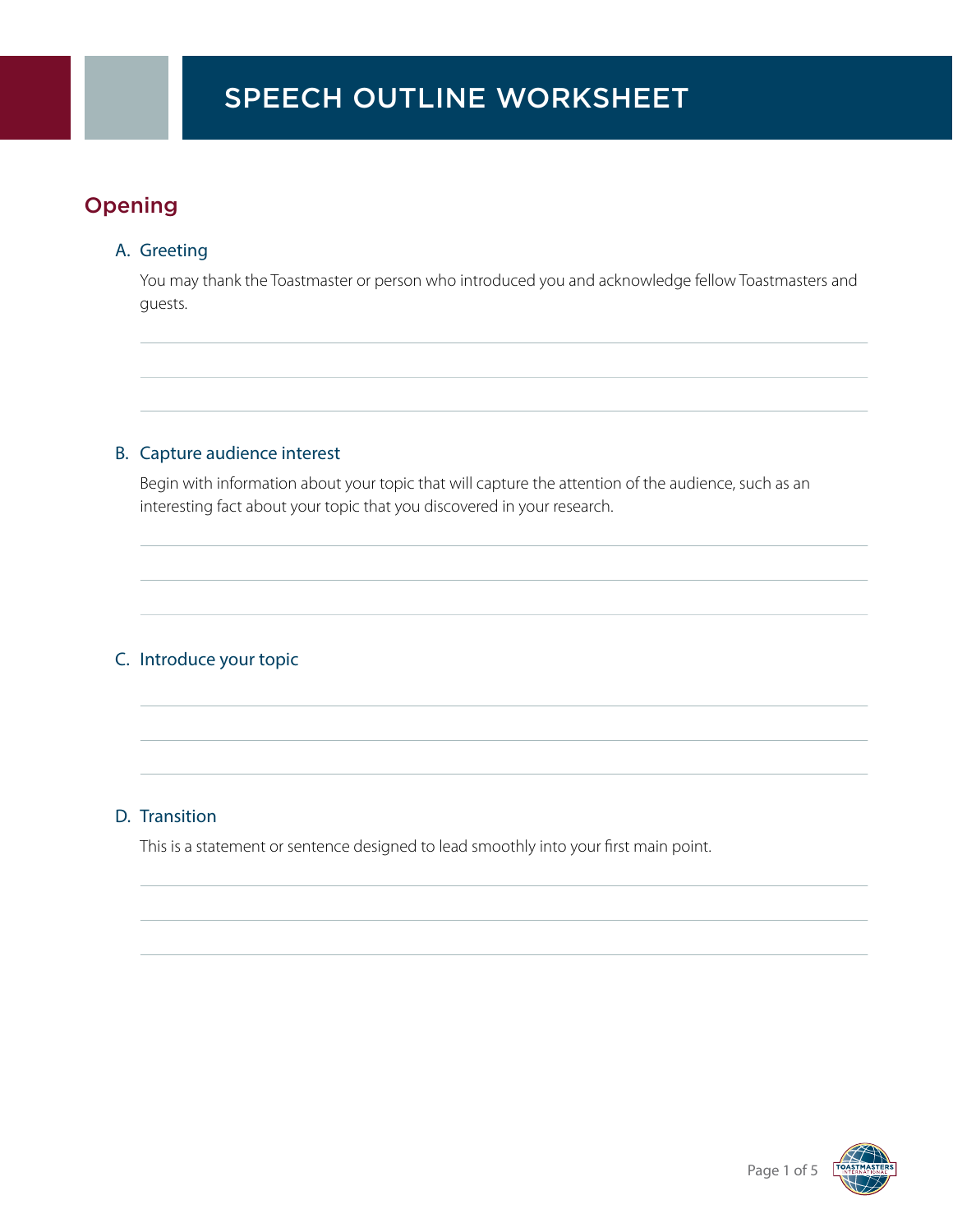# Body

### A. Main point 1

#### 1. Sub-point

Details and specifics about your main point.

### Support/evidence

Use examples, facts, or statistics from your research to illustrate your main point and sub-point.

#### 2. Sub-point

#### Support/evidence

#### 3. Sub-point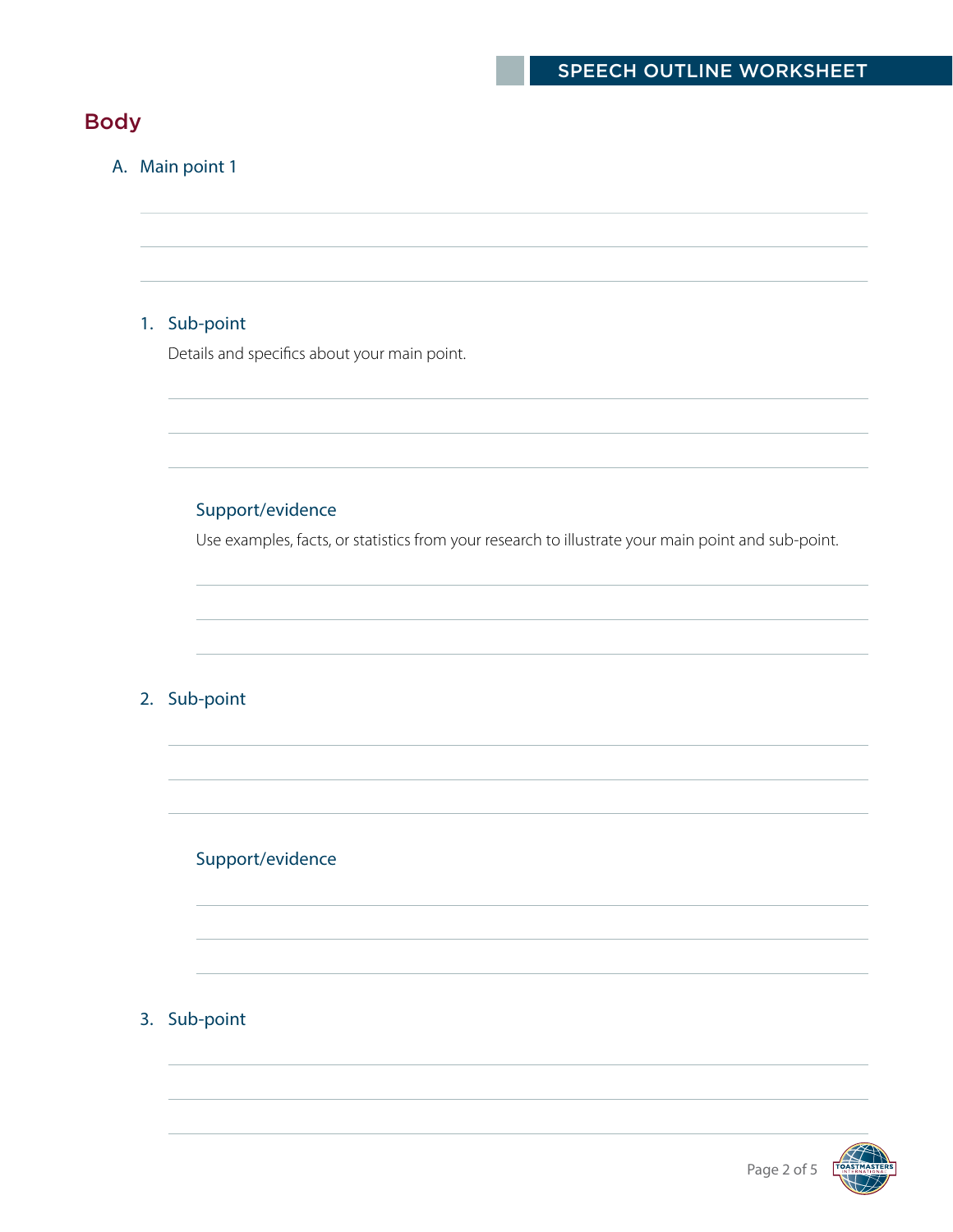## SPEECH OUTLINE WORKSHEET

#### Support/evidence

 4. Transition B. Main point 2 1. Sub-point Support/evidence 2. Sub-point Support/evidence

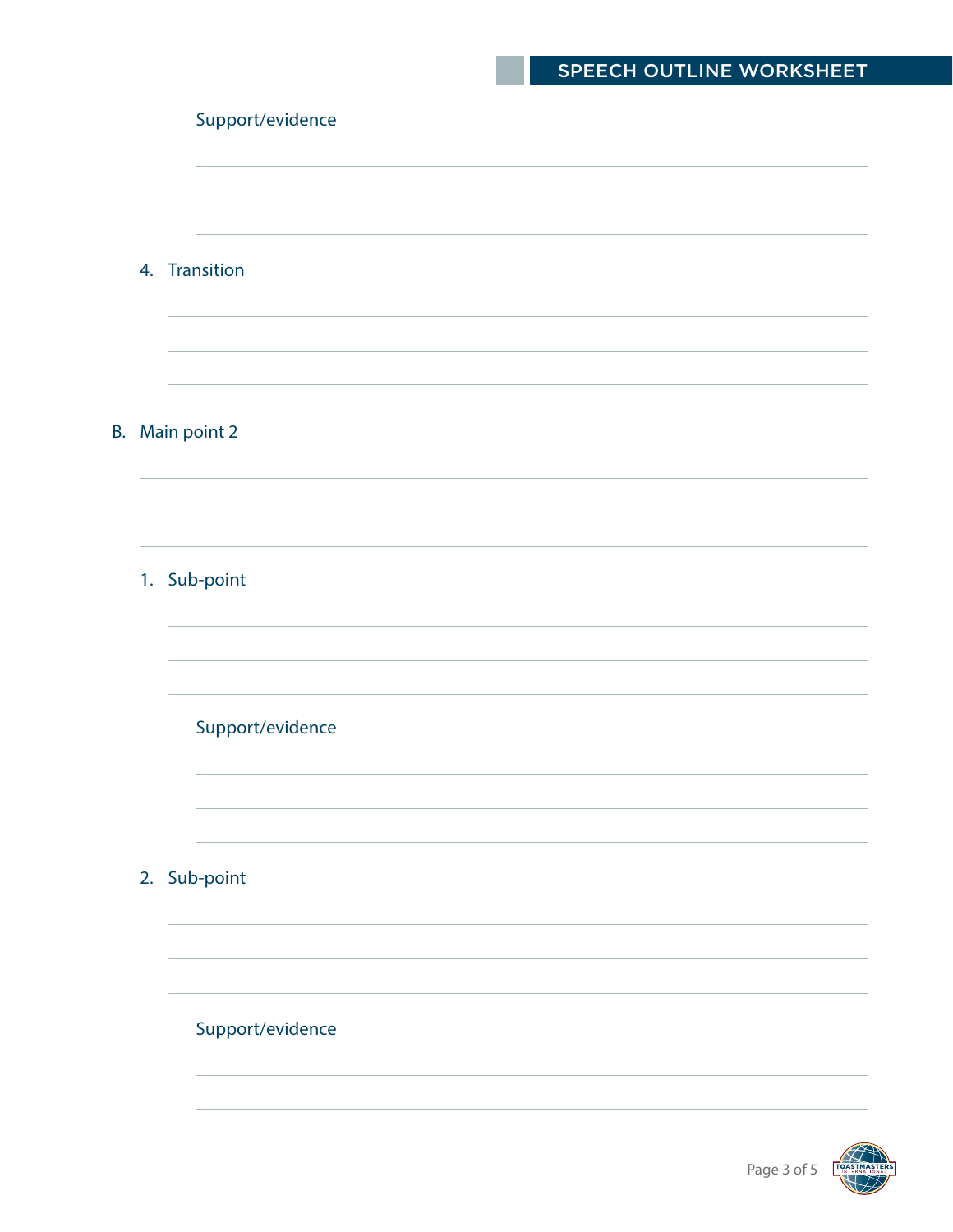# SPEECH OUTLINE WORKSHEET

| 3. Transition    |
|------------------|
| C. Main point 3  |
| 1. Sub-point     |
| Support/evidence |
| 2. Sub-point     |
| Support/evidence |
|                  |